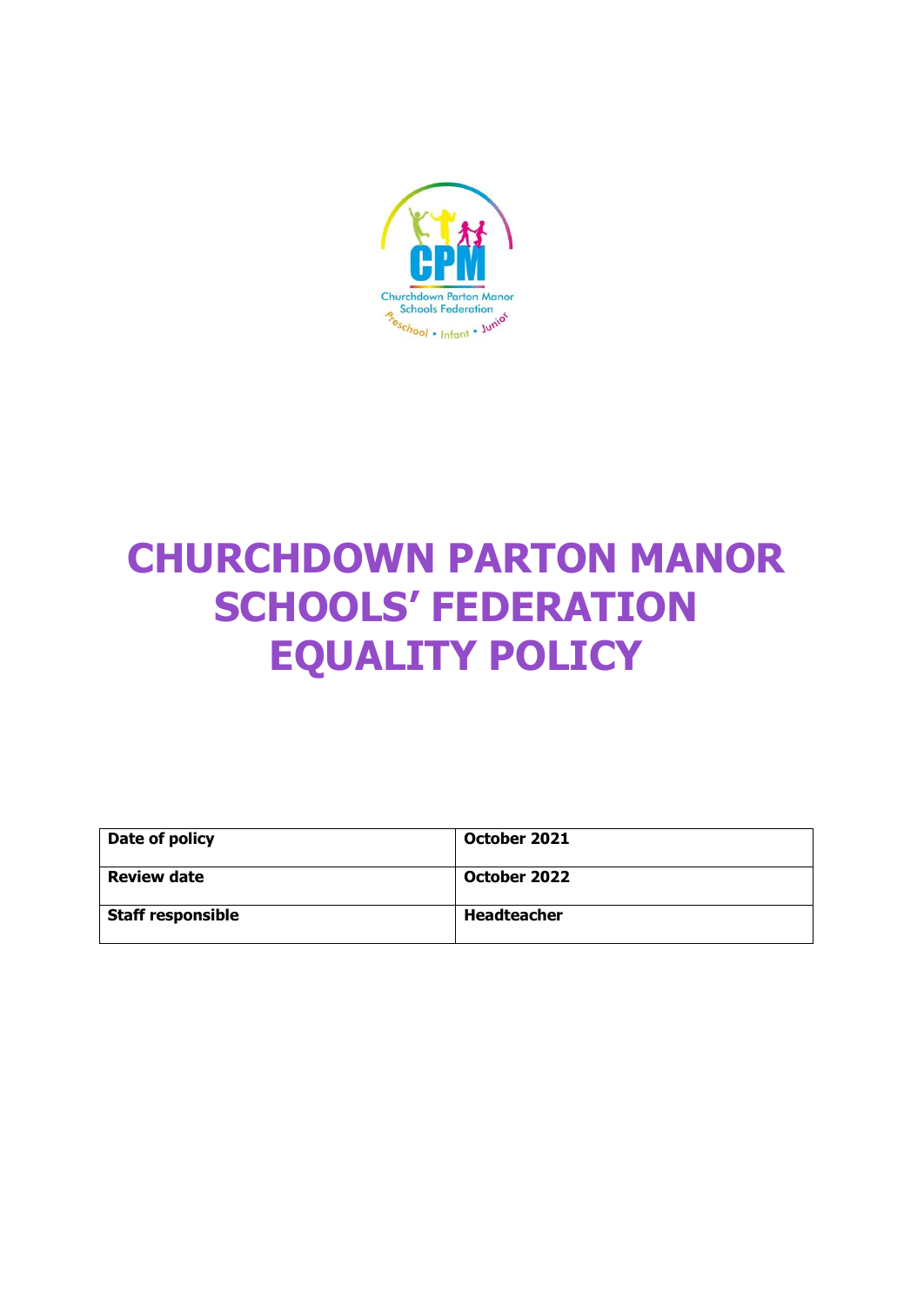# **Equalities Statement**

Churchdown Parton Manor Schools' Federation provides an education for all, acknowledges the society in which we live, and is enriched by the ethnic, cultural and religious diversity of its citizens. The school strives to ensure that the culture and ethos of the school are such that, whatever the heritage, origins, faith, age, gender, sexuality and ability of members of the school community, everyone has the right to equal chances, is equally valued and treats one another with respect so that all pupils and staff are encouraged and supported in achieving their full potential. We provide pupils with the opportunity to experience, understand and celebrate diversity, actively tackle all instances of unlawful discrimination and strive for equality of opportunity and good relationships to permeate all aspects of school life, including:

- attainment, progress and assessment
- behaviour, discipline and exclusion
- admission and attendance
- curriculum
- personal development and pastoral care
- teaching and learning
- working with parents / carers and communities
- staff recruitment and professional development

# **Safeguarding Statement**

- The named person with responsibility for child protection in our school is the Head Teacher, who liaises with a named Governor. We will follow the procedures for child protection drawn up by the LA and the Governing Body.
- If any person suspects that a child in the school may be the victim of abuse, they should not try to investigate, but should immediately inform the Head Teacher about their concerns
- When investigating incidents or suspicions, the person responsible in the school for child protection works closely with social care, and with the Gloucestershire Safeguarding Children Board. We handle all such cases with sensitivity, and we attach paramount importance to the interests of the child.
- We require all adults who work in school to have their application vetted by the police, in order to check that there is no evidence of offences involving children or abuse. (DBS, Barred and Prohibition Checks).
- All the adults in our school share responsibility for keeping our children safe. We may, on occasion, report concerns which, on investigation, prove unfounded. It is better to be safe than sorry and we trust that parents and carers, while they will naturally be upset, will nevertheless accept that the school acted in the child's best interests.

# **Accessibility Statement**

We will strive to ensure that the ethos of the school is such that everyone is equally valued and treated with respect. Pupils will be provided with opportunities to experience, understand and value diversity.

All pupils should have access to an appropriate education that gives them the opportunity to achieve their personal potential, whatever their abilities and needs might be.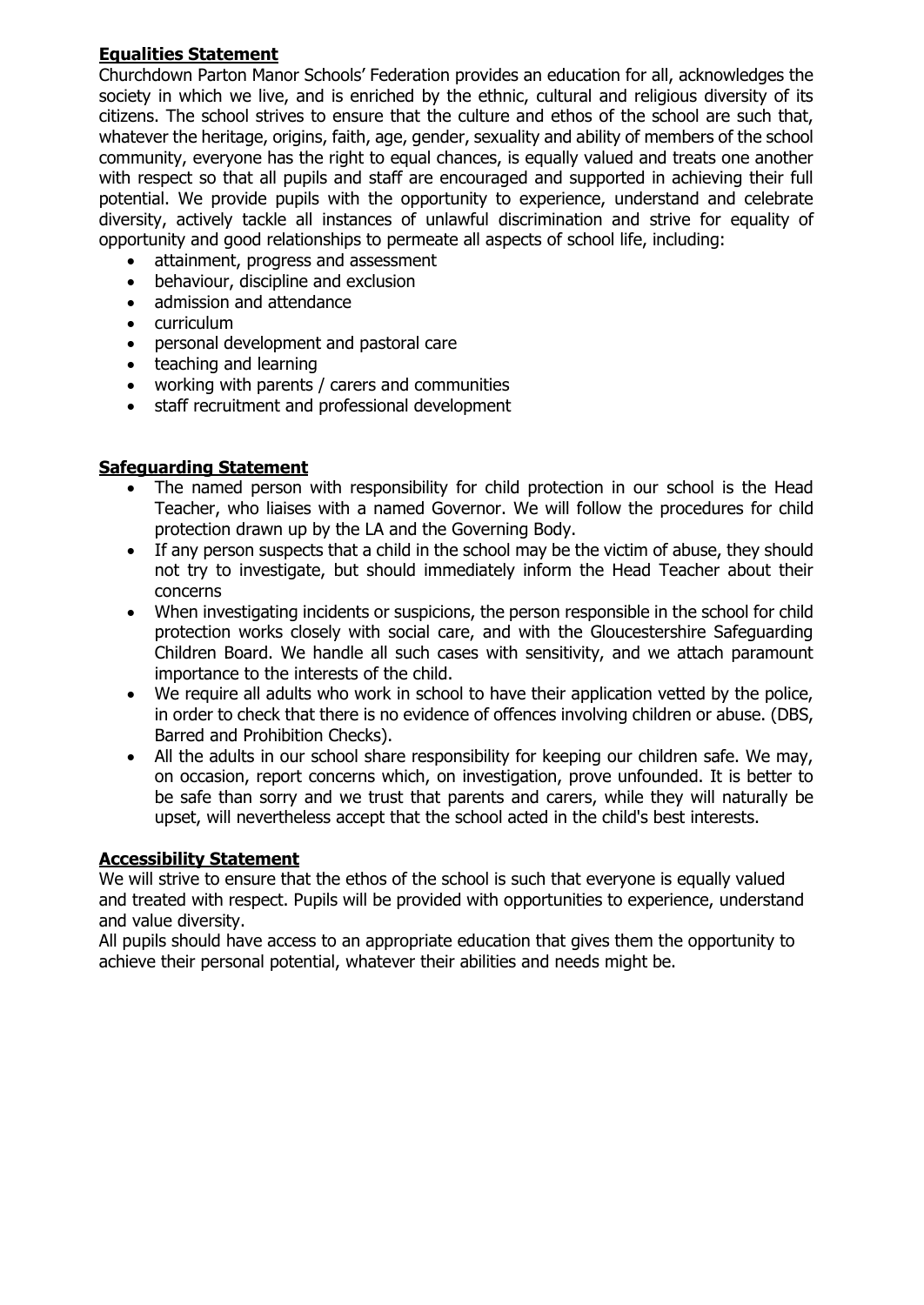## **Contents**

- 1. Mission statement
- 2. Mainstreaming equality into policy and practice
- 3. Equal Opportunities for Staff
- 4. Equality and the law
- 5. Consultation and Involvement
- 6. Roles and Responsibilities
- 7. Tackling discrimination
- 8. Review of progress and impact
- 9. Publishing objectives and demonstrating compliance

Appendix A: Equality Objectives 2021-22

# **1. Mission statement**

At Churchdown Parton Manor Schools' Federation (CPMSF) we are committed to ensuring equality of education and opportunity for all pupils, staff, parents and carers receiving services from the school, irrespective of race, gender, disability, religion and belief, or socio-economic background. We aim to develop a culture of inclusion and diversity in which all those connected to the school feel proud of their identity and able to participate fully in school life.

The achievement of pupils will be monitored by race, gender and disability and we will use this data to support pupils, raise standards and ensure inclusive teaching. We will tackle discrimination by the positive promotion of equality, challenging bullying and stereotypes and creating an environment which champions respect for all.

At CPMSF we believe that diversity is a strength, which should be respected and celebrated by all those who learn, teach and visit here.

The Government believes that they need to reform education to tackle educational inequality, which has widened in recent years. They believe, 'that too many children are held back by disadvantage and discrimination. We want to build a fair society where social mobility is unlocked; where everyone, regardless of background, has the chance to succeed. We welcome the fact that the Equality Act gives us all an opportunity to do this in a more streamlined and effective way'. This Policy and our Equality Plan set out some of the ways in which, as a school, we are going to tackle inequality and promote equality to raise standards and narrow gaps. It includes an action plan outlining what we intend to do between now and when we bring to life our equalities priorities, including information about how we are monitoring our progress against the action plan.

# **2. Mainstreaming equality into policy and practice**

As well as the specific actions set out in our Equality Plan, the school operates equality of opportunity in its day to day practice in the following ways.

# **Teaching and learning**

We aim to provide all our pupils with the opportunity to succeed, and to reach the highest level of personal achievement. To do this, we will:

- Use contextual data to improve the ways in which we provide support to individuals and groups of pupils.
- Monitor achievement data by ethnicity, gender and disability and action any gaps.
- Take account of the achievement of all pupils when planning for future learning and setting challenging targets.
- Ensure equality of access for all pupils and prepare them for life in a diverse society.
- Use materials that reflect the diversity of the school, population and local community in terms of race, gender and disability, without stereotyping.
- Promote attitudes and values that will challenge racist and other discriminatory behaviour or prejudice.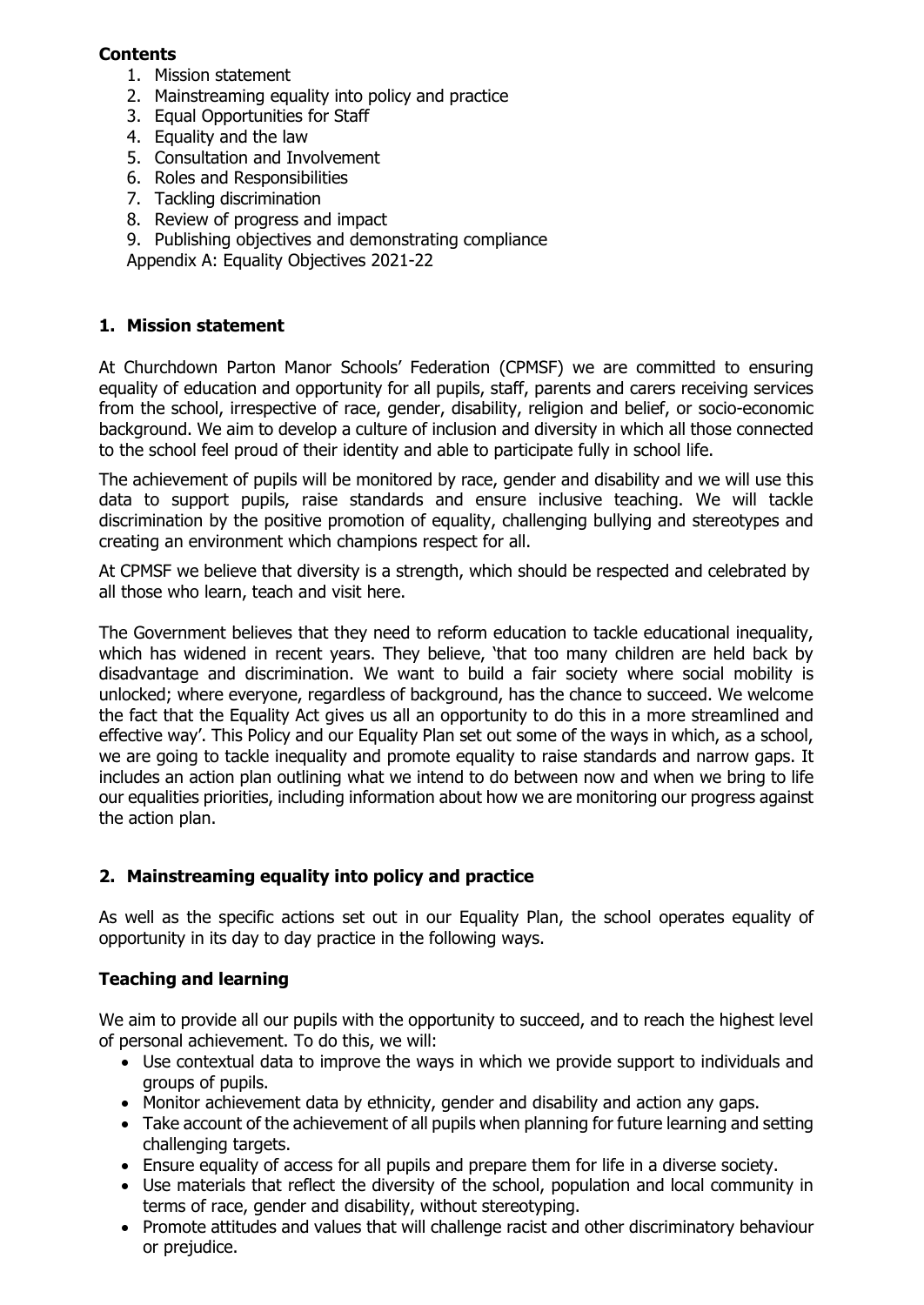- Provide opportunities for pupils to appreciate their own culture and celebrate the diversity of other cultures.
- Seek to involve all parents in supporting their child's education.
- Encourage classroom and staffroom discussion of equality issues which reflect on social stereotypes, expectations and the impact on learning.
- Include teaching and classroom-based approaches appropriate for the whole school population, which are inclusive and reflective of our pupils.
- Make use of Pupil Premium funding to ensure that vulnerable children have the same opportunities within curriculum and extra-curricular activities.

#### **Admissions and exclusions**

Our admissions arrangements are fair and transparent, and do not discriminate on race, gender, disability or socio-economic factors.

Exclusions will always be based on the Federation's Behaviour Policy. We will closely monitor exclusions to avoid any potential adverse impact and ensure any discrepancies are identified and dealt with.

#### **3. Equal Opportunities for Staff**

This section deals with aspects of equal opportunities relating to staff at Churchdown Parton Manor Schools' Federation.

We are committed to the implementation of equal opportunities principles and the monitoring and active promotion of equality in all aspects of staffing and employment.

All staff appointments and promotions are made on the basis of merit and ability and in compliance with the law. However, we are concerned to ensure wherever possible that the staffing of the school reflects the diversity of our community.

#### **Employer duties**

As an employer, we need to ensure that we eliminate discrimination and harassment in our employment practice and actively promote equality across all groups within our workforce.

Equality aspects such as gender, race, disability, sexual orientation, gender re-assignment and faith or religion are considered when appointing staff and particularly when allocating Teaching and Learning Responsibilities (TLR) or re-evaluating staff structures, to ensure decisions are free of discrimination.

Actions to ensure this commitment is met include**:** 

- Monitoring recruitment and retention including bullying and harassment of staff.
- Continued professional development opportunities for all staff.
- Senior Leadership Team support to ensure equality of opportunity for all.

#### **4. Equality and the law**

There are a number of statutory duties that must be met by every school in line with legislation from the Equality Act (2010).

Public Sector Equality Duty

Under the Equality Act 2010, it is unlawful to discriminate against a pupil or prospective pupil by treating them less favourably on the basis of a 'protected characteristic'.

The protected characteristics are:

- Sex
- Race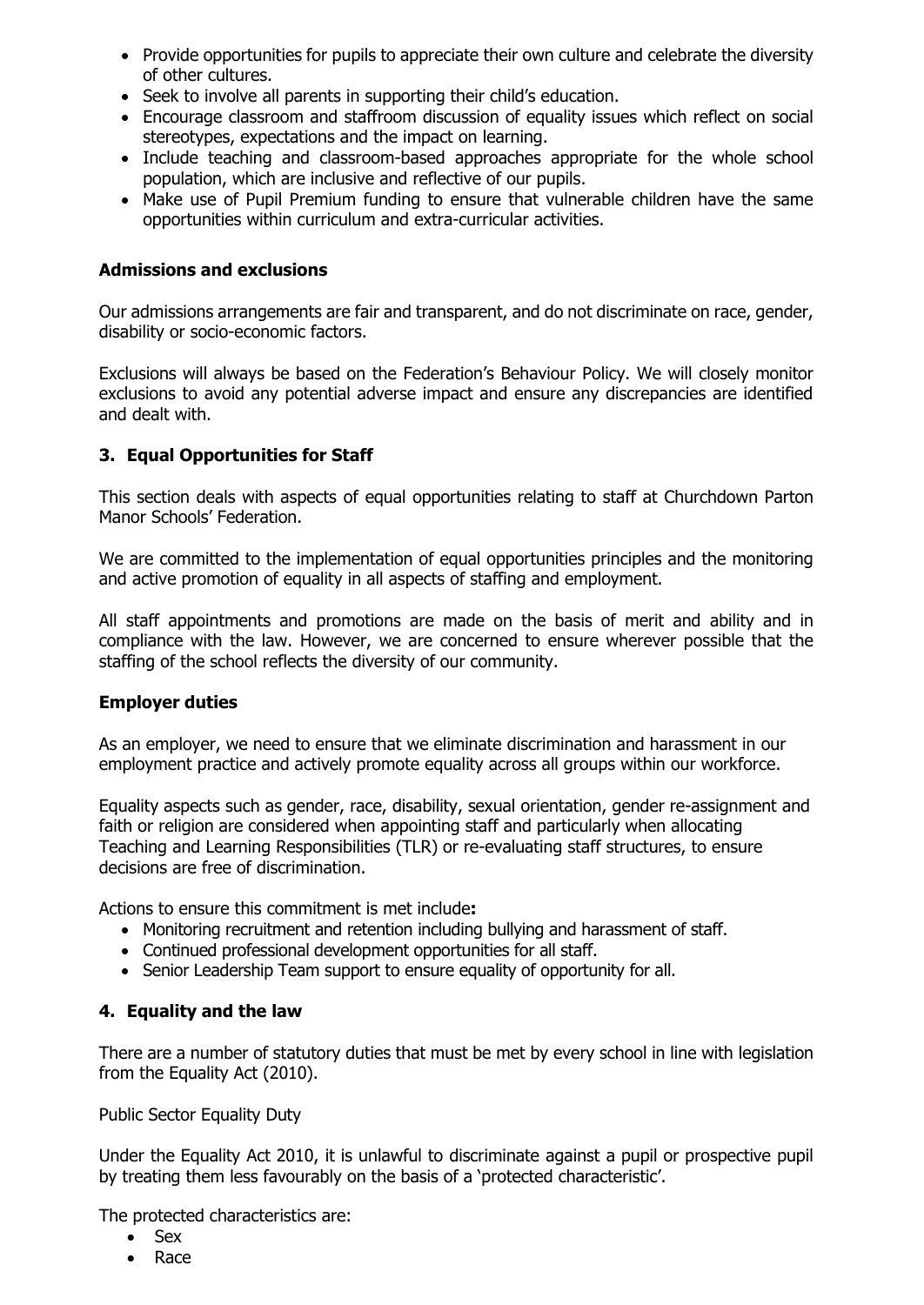- **Disability**
- Religion or belief
- Sexual orientation
- Gender reassignment
- Pregnancy or maternity
- A person's age is also a protected characteristic in relation to employment, and in regard to the provision for goods and services. It does not however apply to pupils, and so the school is free to arrange pupils in classes based on their age group with materials appropriate to them.

The Equality Act 2010 introduced a single Public Sector Equality Duty which applies to public bodies and schools, including both LA maintained and Academies. The school must have due regard to the need to:

Eliminate discrimination and other conduct that is prohibited by the act.

- Advance equality and opportunity between people who share a protected characteristic and people who do not share it.
- Foster good relationships across all characteristics, between people who share a protected characteristic and people who do not share it.

Having due regard in this context means that when significant decisions are being taken, thought must be given to the equality implications.

# **4a Race Equality**

The definition of race includes colour, nationality and ethnic or national origins. Please refer to the Federation's Racial Equality Policy.

# **4b Disability**

This section should be read in conjunction with the school's Special Educational Needs Policy.

The Equality Act 2010 defines a disabled person as someone who has 'a physical or mental impairment which has a substantial or long-term adverse effect on his or her ability to carry out normal day-to-day activities'.

People with HIV, multiple sclerosis and cancer (although not all cancers) are deemed disabled before they experience the long-term and substantial adverse effect on their activities.

Section 18 has been amended so that individuals with a mental illness no longer have to demonstrate that it is "clinically well-recognised", although the person must still demonstrate a long-term and substantial adverse impact on his/her ability to carry out normal day-to-day activities.

# **Legal duties**

The Equality Act 2010 section 18 places a general duty on schools, requiring them to have due regard for the following when carrying out and delivering services:

- Promoting equality of opportunity between disabled people and other people
- Eliminating discrimination and harassment of disabled and partially disabled people that is related to their disability
- Promoting positive attitudes towards disabled people
- Encouraging participation in public life by disabled people
- Taking steps to meet disabled people's needs, even if this requires more favourable treatment

Under our specific duty we will**:**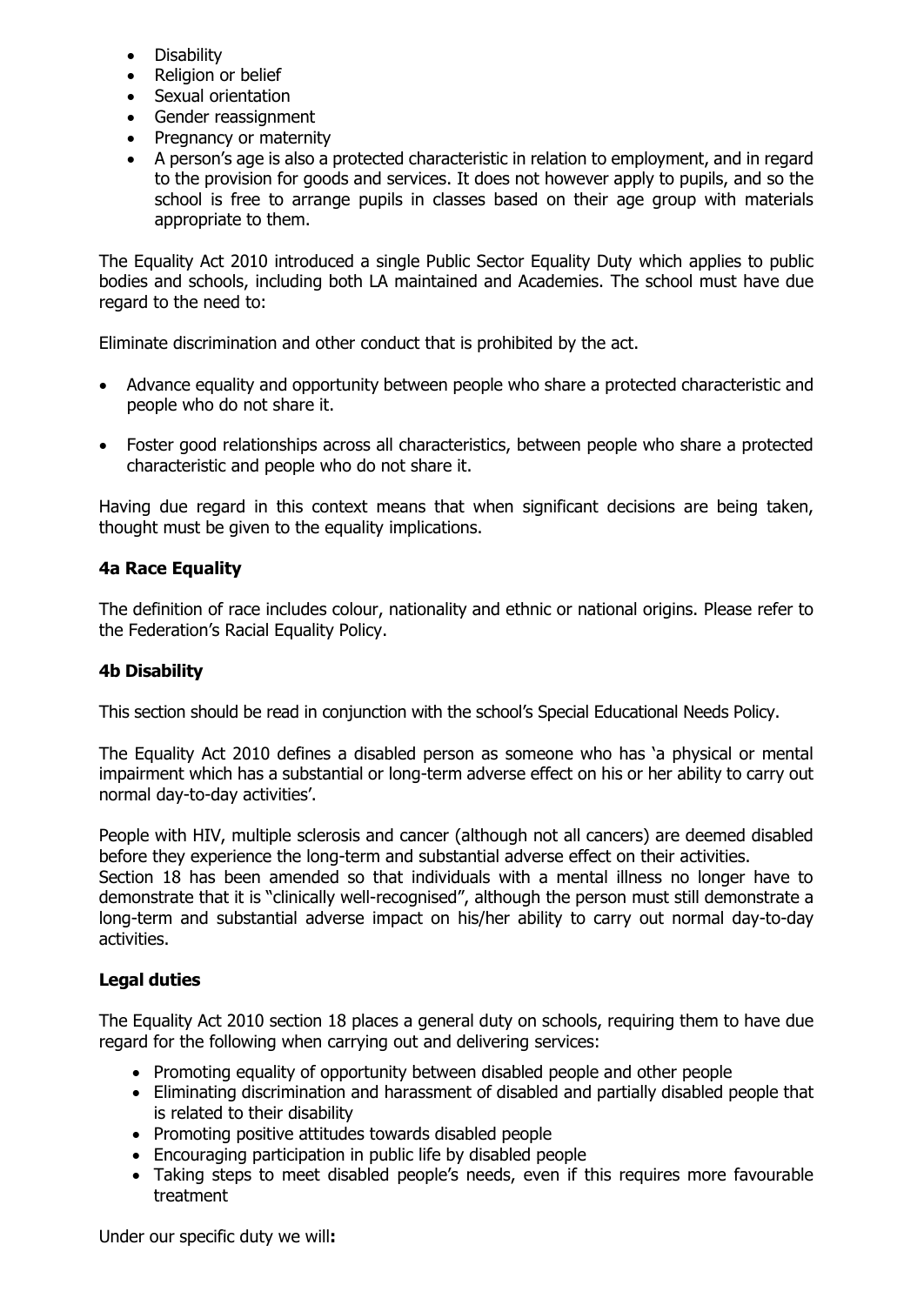- prepare and publish an Equality Plan which covers the requirements for a Disability Equality Scheme identifying our disability equality goals and actions to meet them.
- review and revise this Plan every three years

#### **4c Gender Equality**

The Gender Equality Duty 2007 places a general and specific duty on schools to eliminate unlawful discrimination and harassment on the grounds of gender and to promote equality of opportunity between female and male pupils and between women and men and transgender people. Please refer to the Federation's Gender Equality Policy.

#### **4d Sexual Orientation**

The Equality Act 2006 made provision for regulations to be introduced to extend protection against discrimination on grounds of religion, belief or sexual orientation.

The Equality Act (Sexual Orientation) Regulations 2007 make discrimination unlawful in the area of goods, facilities and services on grounds of sexual orientation. For schools this means admissions, benefits and services for pupils and treatment of pupils.

#### **4e Community Cohesion**

The Education and Inspections Act 2006 inserted a new section 21(5) to the Education Act 2002, introducing a duty on the governing bodies of state schools to promote community cohesion. Community cohesion encompasses promoting good relations between pupils from different races, faiths / beliefs and socio-economic backgrounds. The duty came into force on 1 September 2007.

#### **5. Consultation and Involvement**

It is a requirement that the development of this plan and the actions within it have been formulated by the input of staff, pupils and parents and carers. We have achieved this by using the following to shape the plan:

- Feedback from the annual parent questionnaire, parents' evening or governors' parentconsultation meeting
- Input from staff surveys or through staff meetings / In-service training
- Feedback from the school council, Personal Social Health Education (PSHE) lessons, whole school surveys on children's attitudes to self and school
- Issues raised in reviews or reviews of progress on My Plan and My Plan +
- Feedback at Full Governing Body meetings

## **6. Roles and Responsibilities**

#### **The role of Governors**

- The governing body has set out its commitment to equal opportunities in this policy and plan and it will continue to do all it can to ensure that the school is fully inclusive to pupils, and responsive to their needs based on the protected characteristics.
- The governing body seeks to ensure that people are not discriminated against when applying for jobs at our school on grounds of the protected characteristics.
- The governors take all reasonable steps to ensure that the school environment gives access to people with disabilities, and also strive to make school communications as inclusive as possible for parents, carers and pupils.
- The governors welcome all applications to join the school, whatever a child's socioeconomic background, race, gender or disability.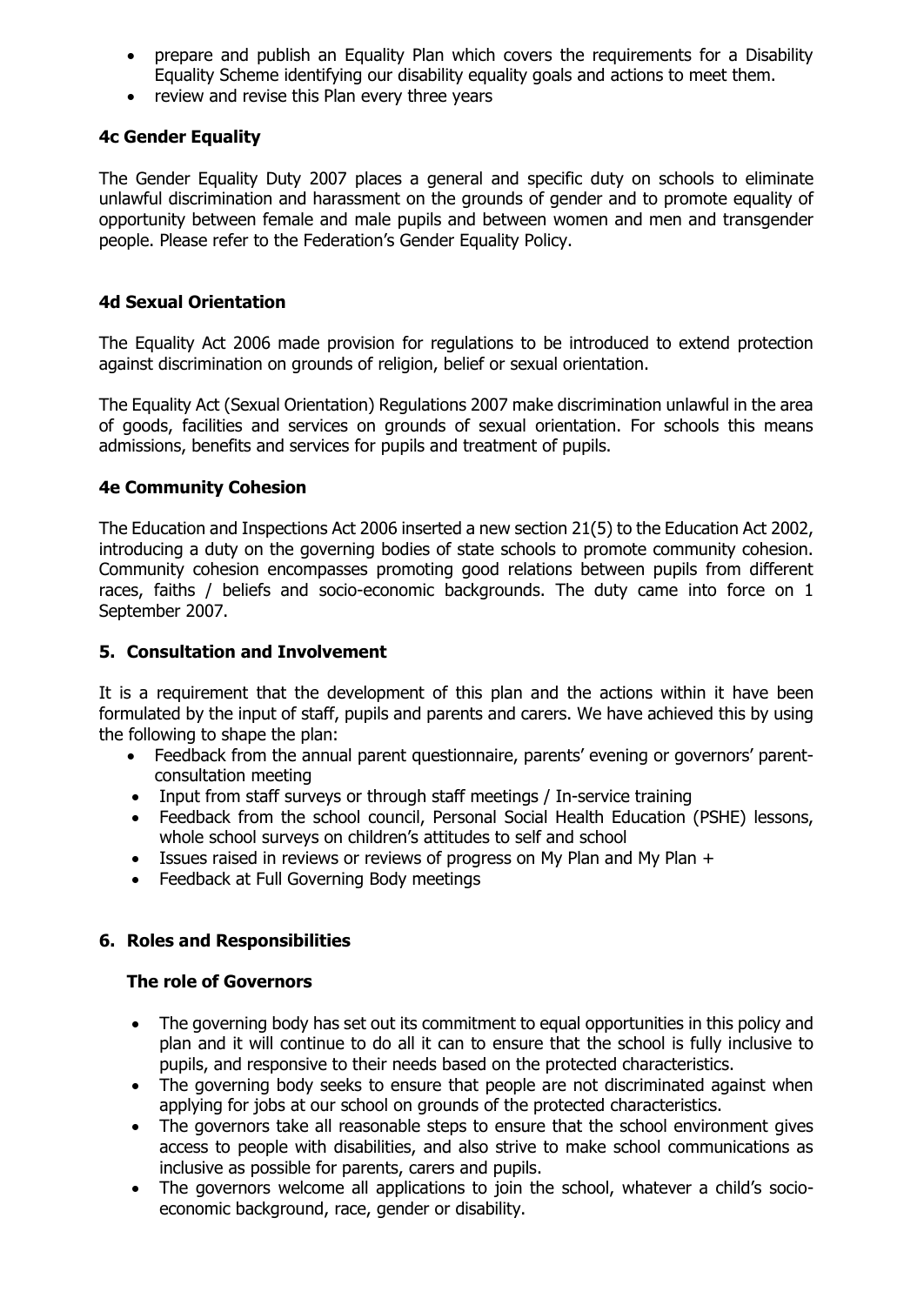The governing body ensures that no child is discriminated against whilst in our school on account of their race, sex, disability, gender, religion and belief or the fact that they are pregnant or are undergoing gender reassignment.

# **The role of the Headteacher**

- It is the Headteacher's role to implement the school's Equality Plan and he/she is supported by the governing body in doing so.
- It is the Headteacher's role to ensure that all staff are aware of the Equality Plan, and that teachers apply these guidelines fairly in all situations.
- The Headteacher ensures that all appointments panels give due regard to this plan, so that no-one is discriminated against when it comes to employment or training opportunities.
- The Headteacher promotes the principle of equal opportunity when developing the curriculum, and promotes respect for other people and equal opportunities to participate in all aspects of school life.
- The Headteacher treats all incidents of unfair treatment and any incidents of bullying or discrimination, including racist incidents, with due seriousness.
- The Headteacher will ensure that after each reported incident there is a response to the victim, perpetrator and families as appropriate.

# **The role of all staff: teaching and non-teaching**

- All staff will ensure that all pupils are treated fairly, equally and with respect, and will maintain awareness of the school's Equality Policy and objectives.
- All staff will strive to provide material that gives positive images based on race, gender and disability, and challenges stereotypical images.
- All staff will challenge any incidents of prejudice, racism or homophobia, and record any serious incidents, drawing them to the attention of the Headteacher.
- Teachers support the work of ancillary or support staff and encourage them to intervene in a positive way against any discriminatory incidents.

## **7. Tackling discrimination**

Harassment or victimisation on account of race, gender, disability or sexual orientation, gender reassignment or pregnancy is unacceptable and is not tolerated within the school environment.

All staff are expected to deal with any discriminatory incidents that may occur. They are expected to know how to identify and challenge prejudice and stereotyping; and to support the full range of diverse needs according to a pupil's individual circumstances.

Staff and governors should be aware of both direct and indirect discrimination and understand the differences.

**Direct discrimination** occurs when one person treats another less favourably because of a protected characteristic.

**Indirect discrimination** occurs when a 'provision, criterion or practice' is applied generally but has the effect of putting people with a particular protected characteristic at a disadvantage.

Racist and homophobic incidents and other incidents of harassment or bullying are dealt with by the member of staff present, escalating to a class teacher / Headteacher where necessary. All incidents are reported to the Headteacher and racist incidents are reported to the governing body and local authority.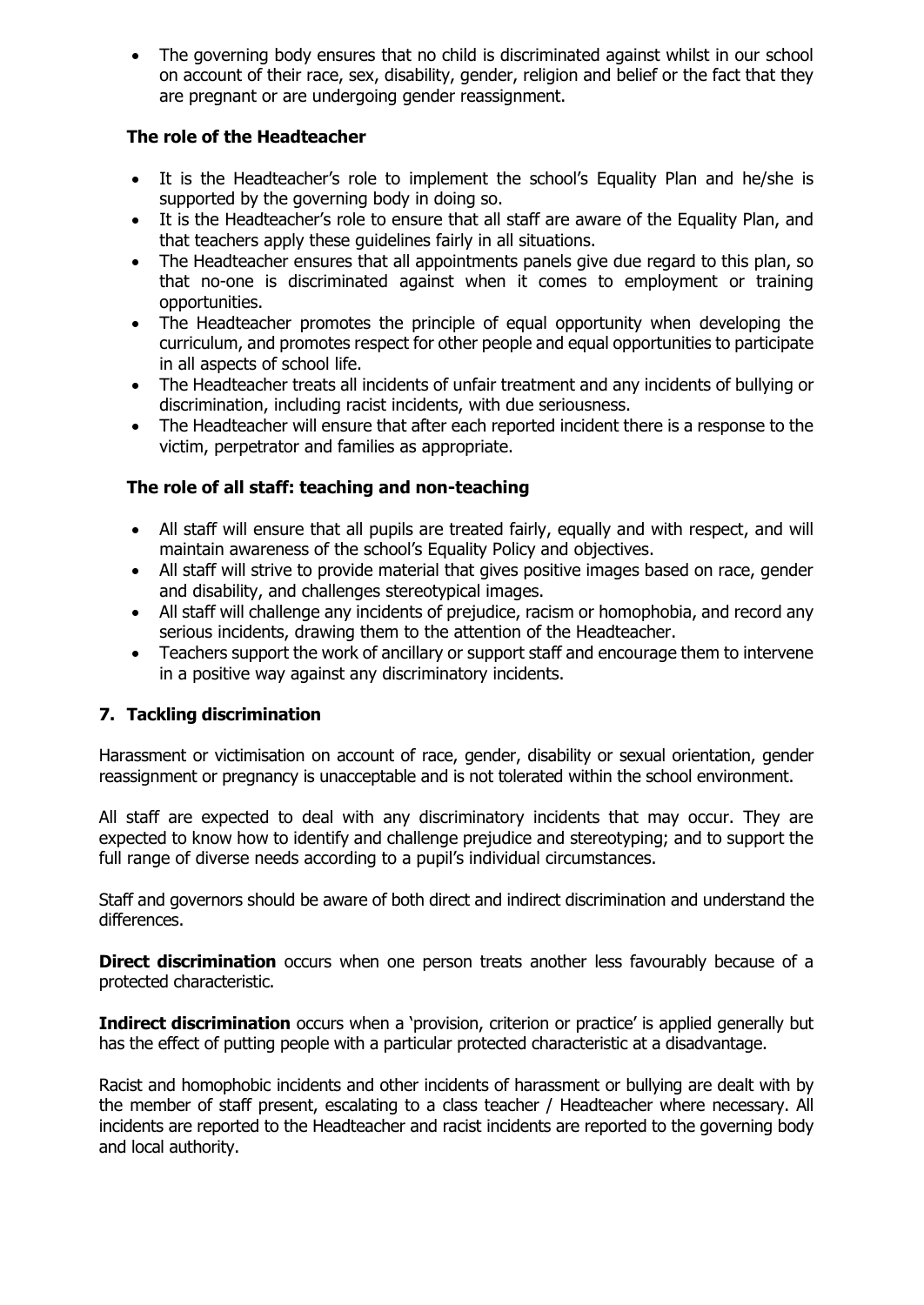# **What is a discriminatory incident?**

**Harassment** is defined in the Equality Act 2010 as "unwanted conduct, related to a relevant protected characteristic, which has the purpose or effect of violating a person's dignity or an intimidating, hostile, degrading, humiliating or offensive environment for that person"

**Victimisation** occurs when a person is treated less favourably, than they otherwise would have been because of something they have done ("a prohibited act") in connection with the Act e.g. making an allegation of discrimination.

# **Types of discriminatory incident**

Types of discriminatory incidents that can occur are:

- Physical assault against a person or group because of their colour, ethnicity, nationality, disability, sexual orientation or gender
- Use of derogatory names, insults and jokes
- Racist, sexist, homophobic or discriminatory graffiti
- Provocative behaviour such as wearing racist, sexist, homophobic or discriminatory badges or insignia
- Bringing discriminatory material into school
- Verbal abuse and threats
- Incitement of others to discriminate or bully due to victim's race, disability, gender or sexual orientation
- Discriminatory comments in the course of discussion
- Attempts to recruit others to discriminatory organisations and groups
- Ridicule of an individual for difference e.g. food, music, religion, dress etc
- Refusal to co-operate with other people on grounds of race, gender, disability or sexual orientation

#### **Responding to and reporting incidents**

It should be clear to pupils and staff how they report incidents. All staff, teaching and nonteaching, should view dealing with incidents as vital to the well-being of the whole school.

The school procedure for responding and reporting is outlined below:

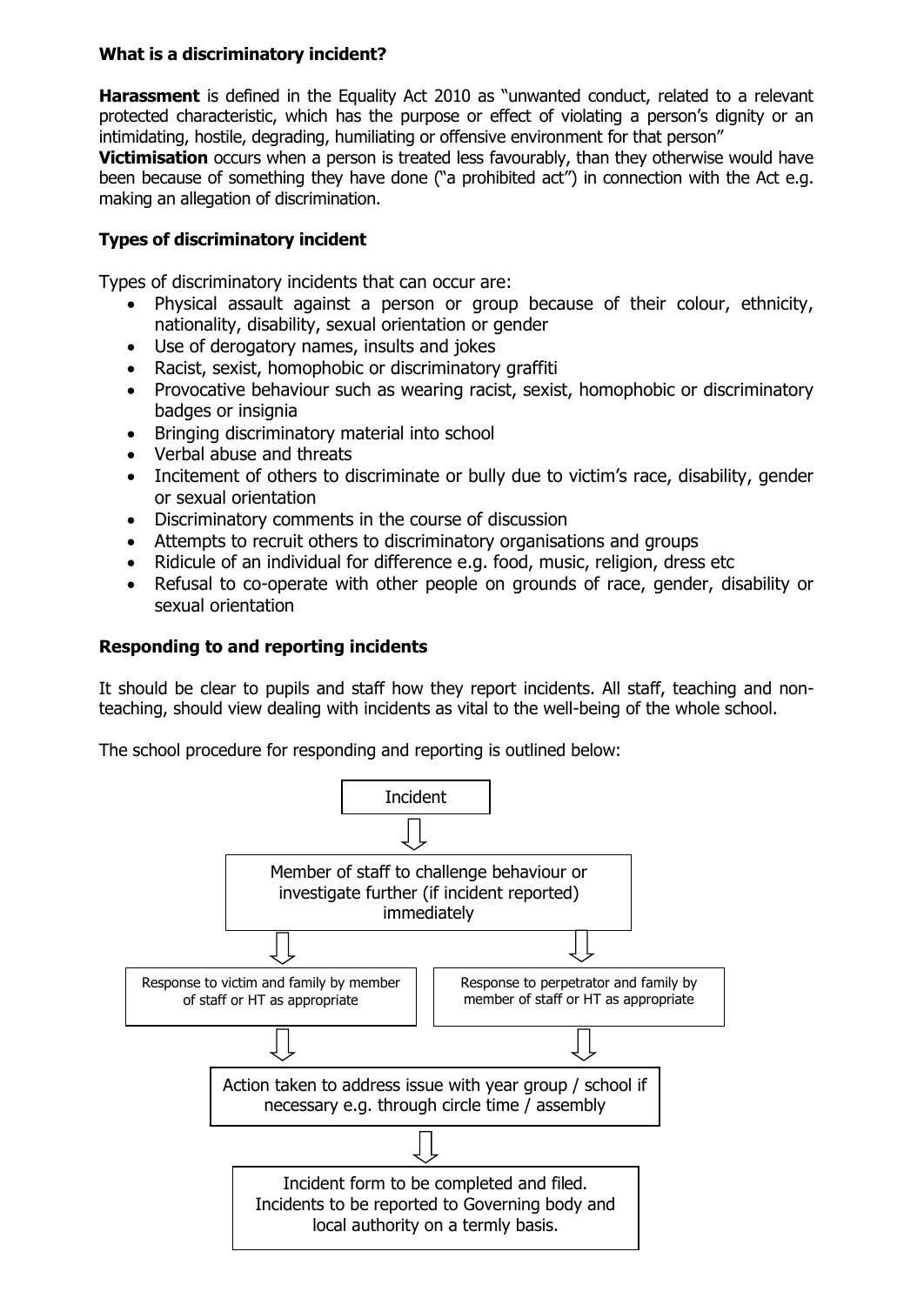# **8. Review of progress and impact**

The objectives have been agreed by our Governing Body. We have a rolling programme for reviewing our school policies and their impact. In line with legislative requirements, we will review our Equality Policy every four years and progress against our Equality Action Plan annually.

We make regular assessments of pupils' learning and use this information to track pupil progress. As part of this process, we regularly monitor achievement by ethnicity, gender and disability, to ensure that all groups of pupils are making the best possible progress, and take appropriate action to address any gaps.

#### **9. Publishing the objectives and demonstrating compliance**

In order to meet the statutory requirements to publish information to demonstrate how they are complying with the Public Sector Equality Duty and to prepare and publish objectives, we will:

- publish our policy and objectives on the school website.
- raise awareness of the objectives through the school newsletter, assemblies, staff meetings and other communications.
- make sure hard copies are available on request.